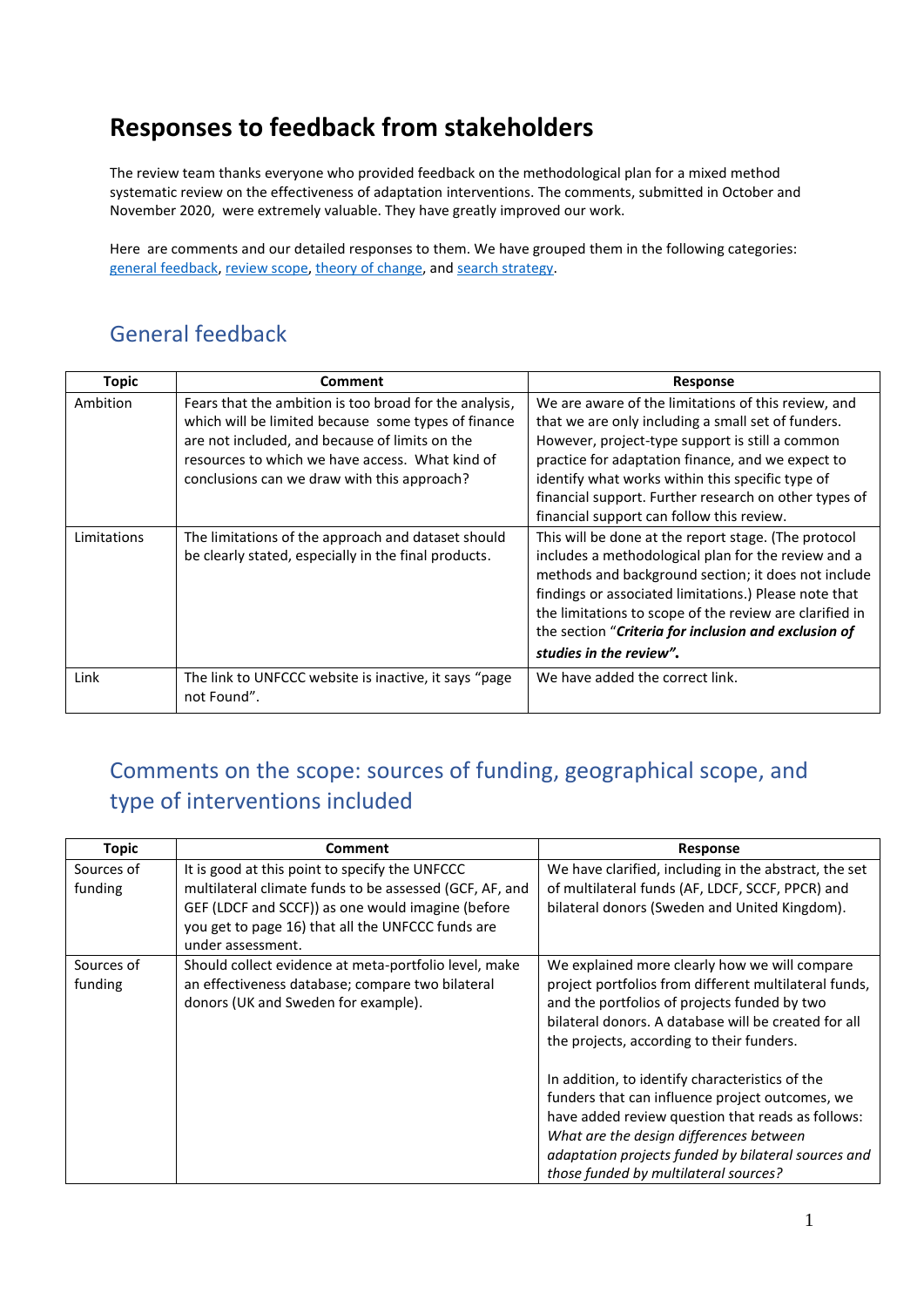| Sources of<br>funding                                                                           | Sources of Finance. Do private and public sources<br>include instruments such as crowd funding, bank<br>guarantees, etc.?                                                                                                                                                                                                                                                                                                                                                                                                                                                                                                                                                                                                                                                                                     | We have clarified that we are looking into a set of<br>funders, two bilateral funders (Sweden and United<br>Kingdom) and four multilateral climate funds. We<br>are not including private sources of finance.                                                                                                                                                                                                                                                                                                                                                                                                                                                                                                                                                          |
|-------------------------------------------------------------------------------------------------|---------------------------------------------------------------------------------------------------------------------------------------------------------------------------------------------------------------------------------------------------------------------------------------------------------------------------------------------------------------------------------------------------------------------------------------------------------------------------------------------------------------------------------------------------------------------------------------------------------------------------------------------------------------------------------------------------------------------------------------------------------------------------------------------------------------|------------------------------------------------------------------------------------------------------------------------------------------------------------------------------------------------------------------------------------------------------------------------------------------------------------------------------------------------------------------------------------------------------------------------------------------------------------------------------------------------------------------------------------------------------------------------------------------------------------------------------------------------------------------------------------------------------------------------------------------------------------------------|
| Geographical<br>scope                                                                           | Recommends looking at similar countries, and<br>examining how donors complement each other<br>(coordination issues) especially in cases where funding<br>is scarce. Are there relationships between donors?                                                                                                                                                                                                                                                                                                                                                                                                                                                                                                                                                                                                   | We have reduced the scope to sub-Saharan Africa.<br>The income levels of countries where activities are<br>implemented are also part of the implementation<br>context information to be recorded. However, the<br>issue of funding coordination is beyond the scope<br>of the current review.                                                                                                                                                                                                                                                                                                                                                                                                                                                                          |
| Geographical<br>scope                                                                           | Type of participants. Why is the scope limited to sub-<br>Saharan Africa? Maybe justify this. Why is the Climate<br>Investment Fund not considered (page 16)? Is it<br>because it is managed by MDBs? They have the Pilot<br>Program for Climate Resilience (PPCR), which could be<br>interesting.                                                                                                                                                                                                                                                                                                                                                                                                                                                                                                            | The justification for sub-Saharan Africa is now<br>provided in the revised version of the protocol. We<br>have focused on this region because of its<br>vulnerability to climate change, and because of the<br>amount of resources invested in that region.<br>We have also included the PPCR as part of the set<br>of funders.                                                                                                                                                                                                                                                                                                                                                                                                                                        |
| Interventions                                                                                   | I wonder why you specifically include heat waves and<br>extreme weather but do not consider other types of<br>climate impacts (sea-level rise, drought, etc.).                                                                                                                                                                                                                                                                                                                                                                                                                                                                                                                                                                                                                                                | We have now changed the search approach. As a<br>result, the search will be conducted based on<br>project names, not on hazards or specific climate<br>impacts.                                                                                                                                                                                                                                                                                                                                                                                                                                                                                                                                                                                                        |
| Interventions                                                                                   | What is an adaptation intervention? How do you<br>define it? Will the definition be based on the<br>outcomes?                                                                                                                                                                                                                                                                                                                                                                                                                                                                                                                                                                                                                                                                                                 | We have clarified that an intervention in this<br>review is an adaptation project. The concepts used<br>for adaptation and risks are explained in the new<br>version on the protocol. We use adaptation<br>definition from the IPCC Fifth Assessment Report<br>(AR5) glossary, which defines adaptation as "the<br>process of adjustment to actual or expected<br>climate and its effects. In human systems,<br>adaptation seeks to moderate or avoid harm or<br>exploit beneficial opportunities. In some natural<br>systems, human intervention may facilitate<br>adjustment to expected climate and its effects."<br>We further clarified how the adaptation<br>intervention in this review is an intervention<br>designed to respond to a climate event or hazard. |
| Interventions                                                                                   | Look at bigger individual projects, national priorities,<br>legislation, etc.                                                                                                                                                                                                                                                                                                                                                                                                                                                                                                                                                                                                                                                                                                                                 | We focus on projects implemented across different<br>scales, from national to local. Compliance of these<br>projects with national priorities and legislation is<br>one of the assumptions incorporated in the revised<br>theory of change (ToC).                                                                                                                                                                                                                                                                                                                                                                                                                                                                                                                      |
| Interventions<br>Rio marking<br>for<br>adaptation:<br>significant vs.<br>principal<br>objective | Not including MDB financed adaptation projects or<br>projects marked as significant will mean that the<br>sample set will not be balanced across the type of<br>activities - social, institutional, physical and structural.<br>The climate funds and bilateral aid agencies, some by<br>definition, target institutional adaptation (e.g.,<br>providing funding for national adaptation plans).<br>The nature of adaptation is a mainstreaming activity at<br>its core. The weaknesses in aiming to understand<br>adaptation finance flows and effectiveness of impacts<br>is trying [to separate] out the adaptation areas rather<br>than to accept its mainstreamed nature. The clear-cut<br>social and institutional adaptation activities (early<br>warning systems, individual planning, etc.) are well | Our unit of analysis or intervention is the<br>adaptation project. Therefore we only work with a<br>group of funders that provide finance through<br>project-type financial support. We are also<br>including the Pilot Programme for Climate<br>Resilience in our set of funders, to include a funder<br>part of the MDBs.<br>Whereas we recognize the importance of<br>mainstreaming, we need to identify projects that<br>can provide evidence on changes in adaptation<br>outcomes. Therefore, only those projects aiming to<br>address adaptation as a main objective (e.g., Rio<br>marker for adaptation, with a principal objective)<br>are included in this review. We will also do our                                                                        |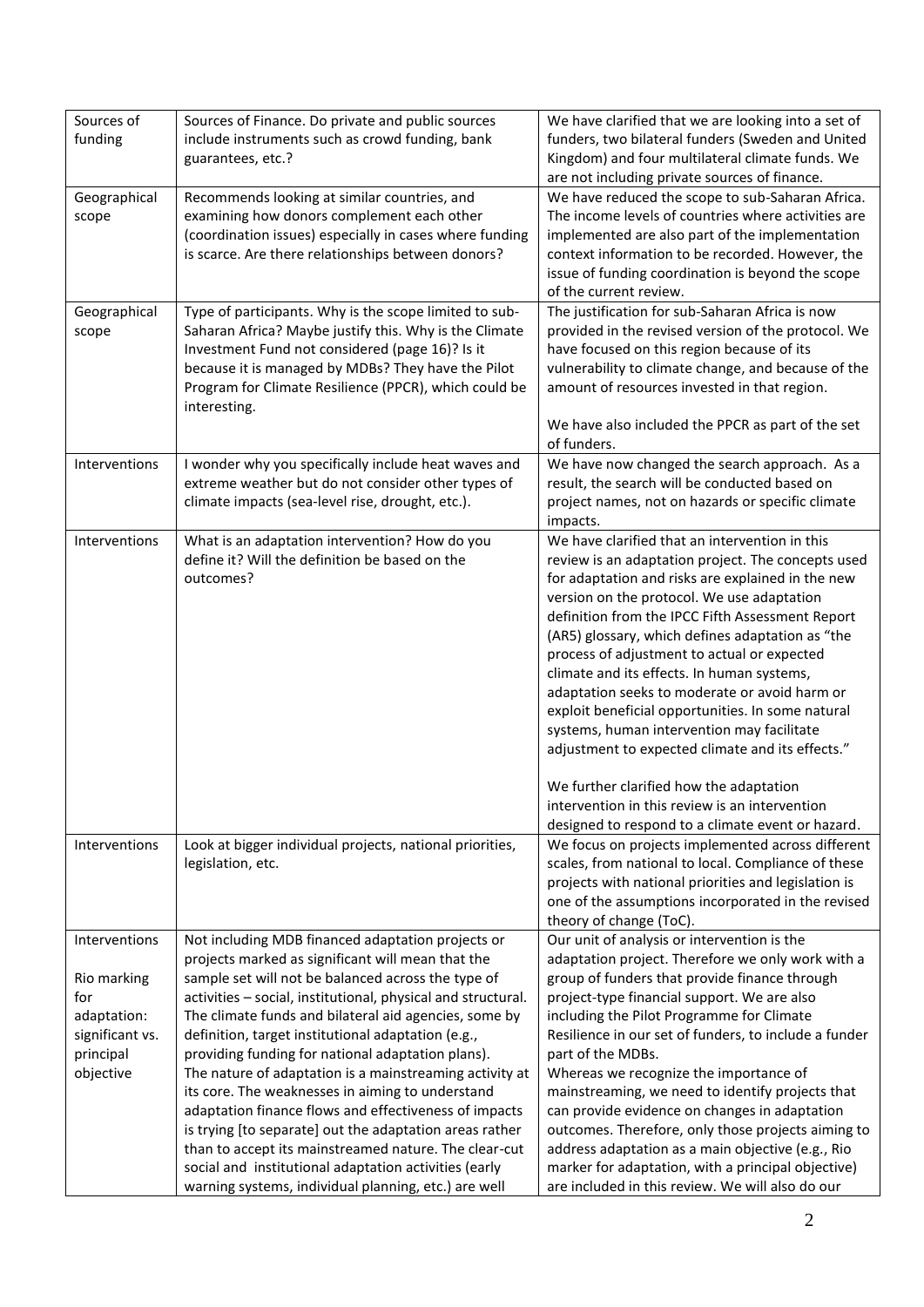|                                                                               | known and obvious. Where gaps in research are is in<br>understanding the clear-cut adaptation activities in<br>economic sectors and infrastructure that individual<br>adaptation finance may be directed to, especially<br>private finance.                                                                                                                                                                                                                                                                                                                                                                                                                                                                                                                                                                                                                                                                                                                                                                                                                                                                                                                                                                                                                                                                                                                                                                                                                                                                                                                                                                                                                                                                    | own assessment of the compliance of this,<br>reviewing all project objectives to ensure they do<br>comply with this criterion, and identifying which<br>climate hazard the project is aiming to address.                                                                                                                                                                                                                                                                                                                                                                                                                                                                                                                                                                                                                                                                                                                                                                                      |
|-------------------------------------------------------------------------------|----------------------------------------------------------------------------------------------------------------------------------------------------------------------------------------------------------------------------------------------------------------------------------------------------------------------------------------------------------------------------------------------------------------------------------------------------------------------------------------------------------------------------------------------------------------------------------------------------------------------------------------------------------------------------------------------------------------------------------------------------------------------------------------------------------------------------------------------------------------------------------------------------------------------------------------------------------------------------------------------------------------------------------------------------------------------------------------------------------------------------------------------------------------------------------------------------------------------------------------------------------------------------------------------------------------------------------------------------------------------------------------------------------------------------------------------------------------------------------------------------------------------------------------------------------------------------------------------------------------------------------------------------------------------------------------------------------------|-----------------------------------------------------------------------------------------------------------------------------------------------------------------------------------------------------------------------------------------------------------------------------------------------------------------------------------------------------------------------------------------------------------------------------------------------------------------------------------------------------------------------------------------------------------------------------------------------------------------------------------------------------------------------------------------------------------------------------------------------------------------------------------------------------------------------------------------------------------------------------------------------------------------------------------------------------------------------------------------------|
| Interventions<br>significant vs.<br>principal Rio<br>marker for<br>adaptation | For Sida, only contributions marked "principal" would<br>be considered. How about if the "significant"<br>contribution takes a good chunk of climate financing,<br>say 45%? Won't this assessment miss out capturing<br>this substantial funding? Isn't it possible to "track"<br>these "significant" funds as well?                                                                                                                                                                                                                                                                                                                                                                                                                                                                                                                                                                                                                                                                                                                                                                                                                                                                                                                                                                                                                                                                                                                                                                                                                                                                                                                                                                                           | Only those projects aiming to address climate<br>change adaptation will be considered. Whereas we<br>understand the importance of projects with a<br>significant score in its Rio marker for adaptation,<br>evidence from the impact of these projects will not<br>be able to answer our question on what works for<br>adaptation (if adaptation is not the main objective<br>of the project).                                                                                                                                                                                                                                                                                                                                                                                                                                                                                                                                                                                                |
| Interventions<br>type of aid                                                  | Non project-based support, such as core funding will<br>not be included in this review. How about core<br>funding to an organization where all the co-funds go<br>to a climate adaptation intervention? Sida has such<br>type of arrangement where the Embassy in Nairobi is<br>providing core funding to an organization that<br>implements only one project, meaning, the core<br>funding is also termed project funding.                                                                                                                                                                                                                                                                                                                                                                                                                                                                                                                                                                                                                                                                                                                                                                                                                                                                                                                                                                                                                                                                                                                                                                                                                                                                                    | We are considering the adaptation project as the<br>unit of analysis. In the case of bilateral funding, we<br>are considering projects that have received funding<br>from at least one of the set of funders.<br>In addition to "project-type interventions" funding,<br>we include the aid-type category, "Contributions to<br>specific-purpose programmes and funds managed<br>by implementing partners", because these funds<br>can be linked to a specific project or programme.<br>However, we do not include "core support" or<br>"core contributions" because, by definition under<br>the OECD Creditor Reporting System (CRS), these<br>are not linked to a specific project or programme.                                                                                                                                                                                                                                                                                            |
| Interventions                                                                 | In our view, the classification of adaptation activity<br>proposed in the document "The effectiveness of<br>climate change adaptation interventions in developing<br>economies and the impact of funding modalities: a<br>systematic review protocol" is not appropriate for the<br>assessment of adaptation activities. We think that the<br>classification employed by the SEI suffers from the<br>following shortcomings: first of all, the typology used<br>does not make a clear distinction between measures<br>aimed at adaptation to the consequences of climate<br>change and measures for general development<br>cooperation purposes (e.g., which impacts of climate<br>change are addressed by food banks/storage, how<br>does knowledge sharing reduce the negative effects of<br>climate change on a community?). Furthermore, we<br>see a significant risk of overlap between categories in<br>the applied classification. Especially for the sub-<br>category of the "Social adaptation" pillar: namely, the<br>educational and behavioural adaptation activity types.<br>The same projects could be put into several<br>categories, which could lead to confusion and/or<br>double counting.<br>Hence, we propose the following alternative<br>classification which defines activities types based on<br>climatic parameters and their related impacts. We<br>suggest a three-level approach: the highest level<br>differentiates between the two main manifestations of<br>climate change - sudden, extreme events and slow-<br>onset events. The mid-level describes the climate<br>parameter causing the effect: precipitation, wind,<br>temperature, sea-level rise; and the lowest level | We clarified in the new version of the protocol that<br>we are looking into projects (not activities) with a<br>main objective to address climate change<br>adaptation (e.g., a climate hazard). We are doing<br>this through a two-step screening process. In the<br>first screening, in the case of the multilateral<br>climate funds, a project is considered as focused<br>on adaptation by the fund's own classification of<br>projects as adaptation. In the case of bilateral<br>funders, we will only consider those projects<br>identified with a Rio marker for adaptation with a<br>score of 2. In the second screening, we assess the<br>objectives and outcomes of the projects, to ensure<br>they are addressing climate change adaptation, for<br>which we expect they need to respond to a specific<br>climate hazard.<br>We are aware that a project is composed of a<br>combination of activities, and this combination of<br>activities will also be part of the analysis. |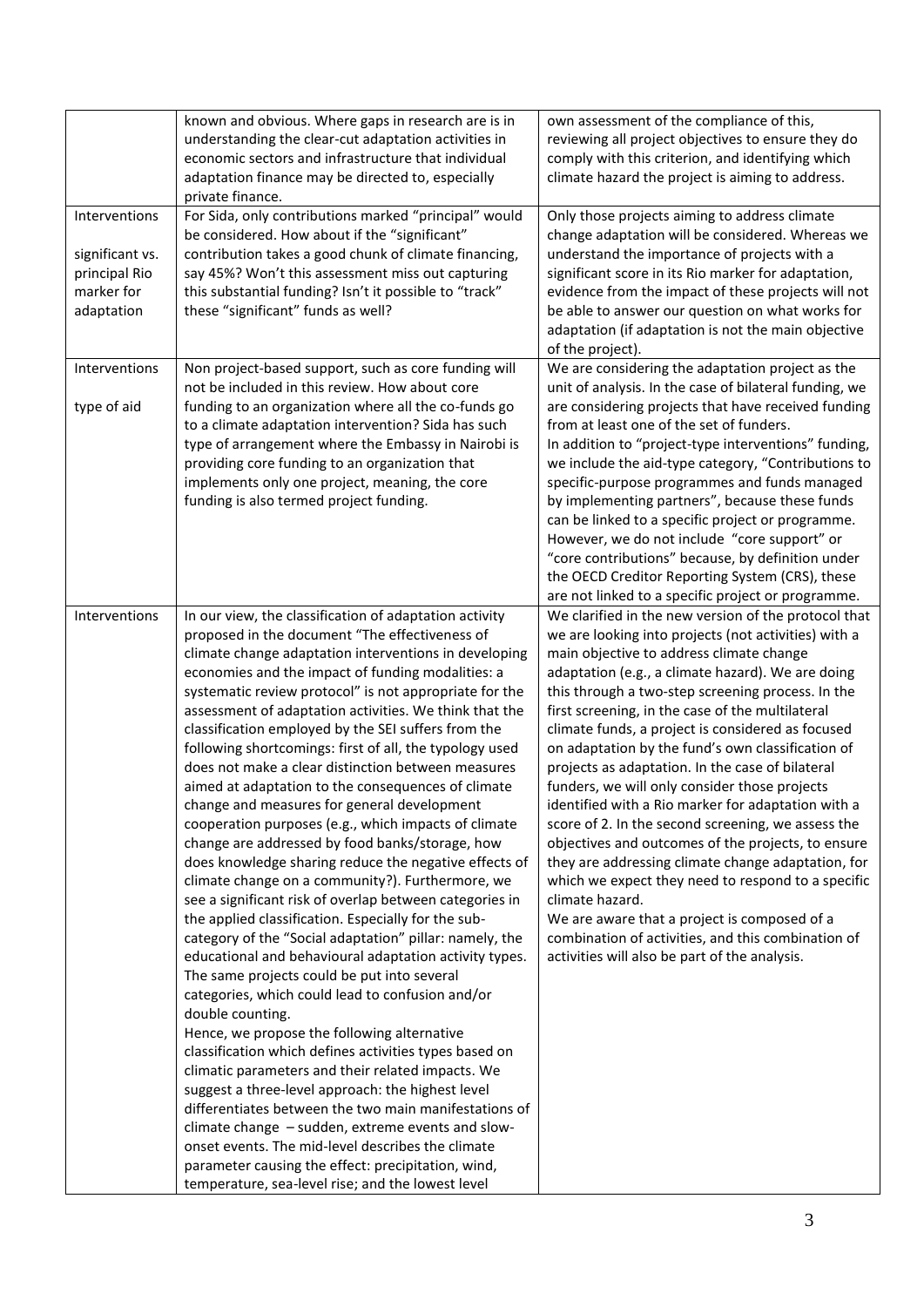| highlights the negative impacts to which humans need                                                                                                               |  |
|--------------------------------------------------------------------------------------------------------------------------------------------------------------------|--|
| to adapt.                                                                                                                                                          |  |
| In order to promote effective and, most importantly,                                                                                                               |  |
| meaningful adaptation projects, we must clearly<br>distinguish adaptation to climate change from other                                                             |  |
| financing purposes. We hope you can understand our<br>objections and maybe reconsider your position.                                                               |  |
| Best regards,                                                                                                                                                      |  |
| High, middle, and low levels with example activity<br>types:                                                                                                       |  |
| Sudden extreme events: precipitation/flooding (e.g.,<br>dyke building, early warning systems and evacuation<br>planning, climate resilient agriculture).           |  |
|                                                                                                                                                                    |  |
| Sudden extreme events: precipitation/drought (e.g.,<br>water use efficiency improvement, improvement of<br>freshwater availability including capture and storage). |  |
| Sudden extreme events: wind/destruction by wind                                                                                                                    |  |
| (e.g., establishment of vegetative windbreaks and<br>shelter belts).                                                                                               |  |
| Sudden extreme events: wind/storm flood (e.g., early<br>warning systems and evacuation planning).                                                                  |  |
| Sudden extreme events: temperature/heat wave (e.g.,<br>develop heat-tolerant crop varieties).                                                                      |  |
| Sudden extreme events: temperature/cold spell (e.g.,<br>adjustment of building design planning, building<br>insulation).                                           |  |
| Slow-onset events: precipitation/desiccation (.g., long-<br>distance water provision, change in cropping<br>patterns).                                             |  |
| Slow-onset events: precipitation/waterlogging (e.g.,<br>pumping of excess water, change in cropping<br>patterns).                                                  |  |
| Slow-onset events: temperature/exceedance of<br>tolerance thresholds (crops, animals, humans) (e.g.,<br>adjustment of infrastructure).                             |  |
| Slow-onset events: temperature/glacier melting (e.g.,<br>emptying of glacial lakes, temporary adjustment of<br>irrigation systems). (Beware of maladaptation.)     |  |
| Slow-onset events: sea-level rise/coastal inundation<br>(e.g., dyke building, relocation).                                                                         |  |
| Slow-onset events: sea-level rise/coastal erosion (e.g.,<br>beach nourishment)                                                                                     |  |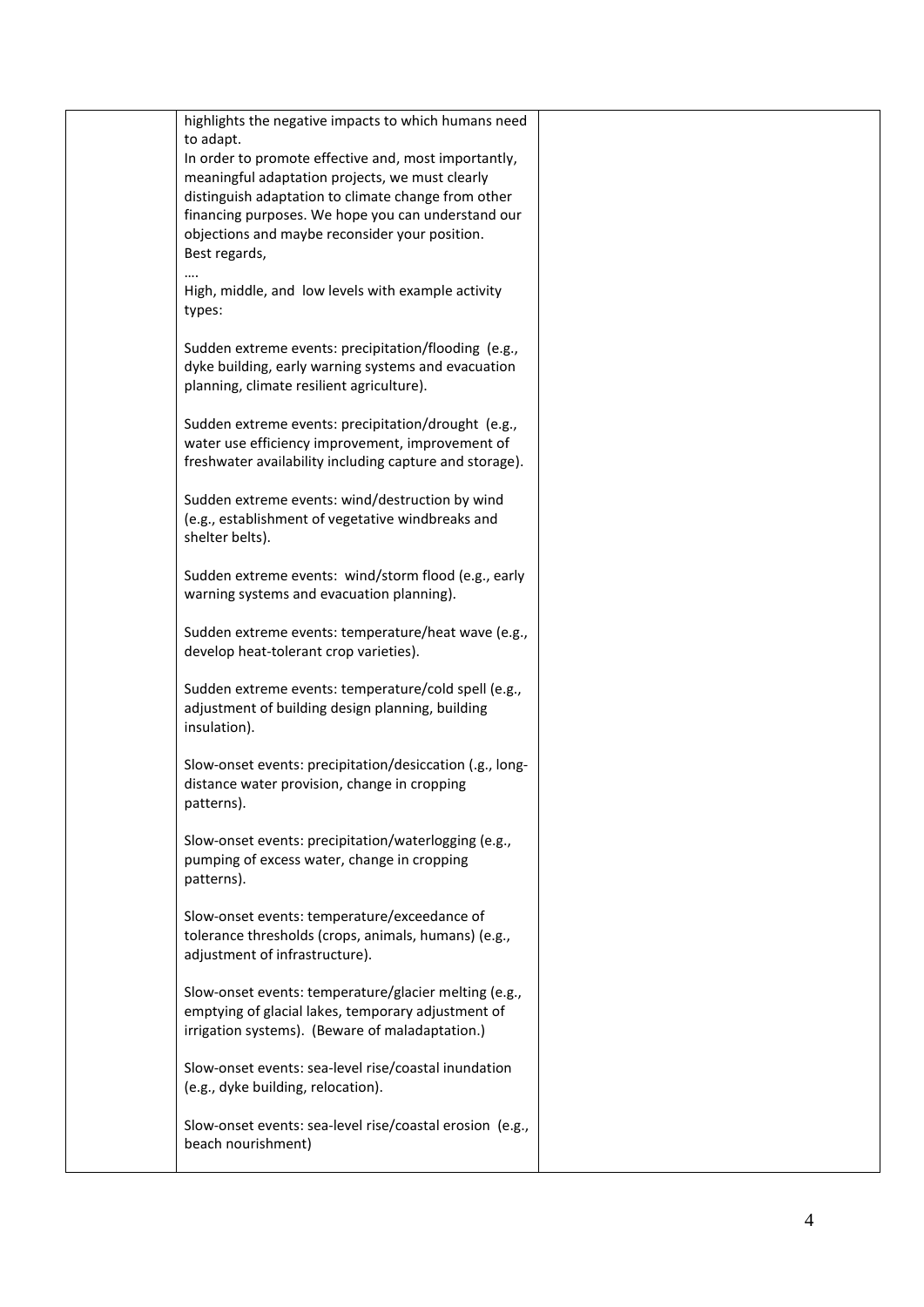| Slow-onset events: sea-level rise/salination of |  |
|-------------------------------------------------|--|
| treshwater resources (e.g., anti-salt dykes).   |  |

# <span id="page-4-0"></span>Comments on the theory of change and its elements

| <b>Topic</b>     | <b>Comment</b>                                                         | Response                                                                                          |
|------------------|------------------------------------------------------------------------|---------------------------------------------------------------------------------------------------|
| $TOC - general$  | The ToC as it is now is siloed; the silos should be                    | We have now developed a causal-process-tracing                                                    |
|                  | broken to make the causal links appear.                                | theory of change (pToC) with provides detailed                                                    |
|                  |                                                                        | visualization of causal links between interventions                                               |
|                  |                                                                        | and various outcomes, including effect modifiers                                                  |
|                  |                                                                        | and moderators. These links will be adjusted as we                                                |
|                  |                                                                        | progress with the review.                                                                         |
| $TOC - general$  | The infographic is illegible; some words are too<br>small.             | This has been addressed.                                                                          |
| TOC - activities | In types of activities, please correct "individual" to<br>"adaptation" | This has been addressed.                                                                          |
| TOC - activities | The social contents of adaptation should also include                  | The typology of activities terms and the examples                                                 |
|                  | social protection.                                                     | is now included in our ToC following the                                                          |
|                  |                                                                        | adaptation options categorization in Table 14-1 in                                                |
|                  | In social adaptation, is there a way to include in the                 | Chapter 14 in IPCC WG2 AR5. This table shows                                                      |
|                  | name of the classification the economic aspects of                     | adaptation options categories and examples of                                                     |
|                  | this type of adaptation (i.e., is not only behavioural if              | such categories, but it is not an exhaustive list. The                                            |
|                  | is related to livelihood diversification)?                             | table also notes that these options " should be                                                   |
|                  |                                                                        | considered overlapping rather than discrete", so                                                  |
|                  |                                                                        | "examples can be relevant to more than one<br>category". We will consider this overlapping        |
|                  |                                                                        | characteristic when classifying the activities.                                                   |
| TOC - duration   | The duration of a project is an important aspect.                      | We are including the duration of project as part of                                               |
|                  |                                                                        | the characteristics recorded, both on the design                                                  |
|                  |                                                                        | and implementation phases of the projects.                                                        |
| TOC - outcomes   | For the types of adaptation outcomes, I am not sure                    | We will collect information on the duration of the                                                |
| and duration     | how you will deal with different time scales. An                       | project, as well as target groups; both for project                                               |
|                  | adaptation project can be beneficial in the short run,                 | design and project evaluation.                                                                    |
|                  | but harmful in the long run (or vice-versa). Same                      |                                                                                                   |
|                  | applies to target groups, as some may benefit, and                     | For the target groups, we aim also to identify                                                    |
|                  | others lose out.                                                       | impact evaluations on non-targeted groups and                                                     |
|                  |                                                                        | locations as part of the maladaptation outcomes                                                   |
|                  |                                                                        | identification. However, this will also depend on                                                 |
|                  |                                                                        | the information available.                                                                        |
| TOC -            | The "implementation context" categories need to be                     | Implementation contexts have been clarified in the                                                |
| implementation   | expanded and more detailed.                                            | new ToC, and further expanded in the pToC. So far,                                                |
| context          |                                                                        | we include the climate hazard, and the level of                                                   |
|                  |                                                                        | income of the country. More modifiers related to<br>the implementation context will be added as a |
|                  |                                                                        | result of the iteration process.                                                                  |
| TOC -            | Implementation context: does it include externalities                  | Climate- and social-related disruptions are                                                       |
| implementation   | such as climate disruptions?                                           | considered part of the pToC as derailers.                                                         |
| context          |                                                                        |                                                                                                   |
| TOC -            | I would add the legal and institutional framework                      | In our ToC and pToC, we consider as an assumption                                                 |
| implementation   | (not only policies) to the second block.                               | that the project design includes the legal and                                                    |
| context          |                                                                        | institutional framework. The requirements on                                                      |
|                  |                                                                        | responding to these characteristics will be                                                       |
|                  |                                                                        | identified at the funder level. In addition, there is                                             |
|                  |                                                                        | an outcome on strength of policies, institutions,                                                 |
|                  |                                                                        | and governance structures. This is intended to                                                    |
|                  |                                                                        | capture those activities related to change in                                                     |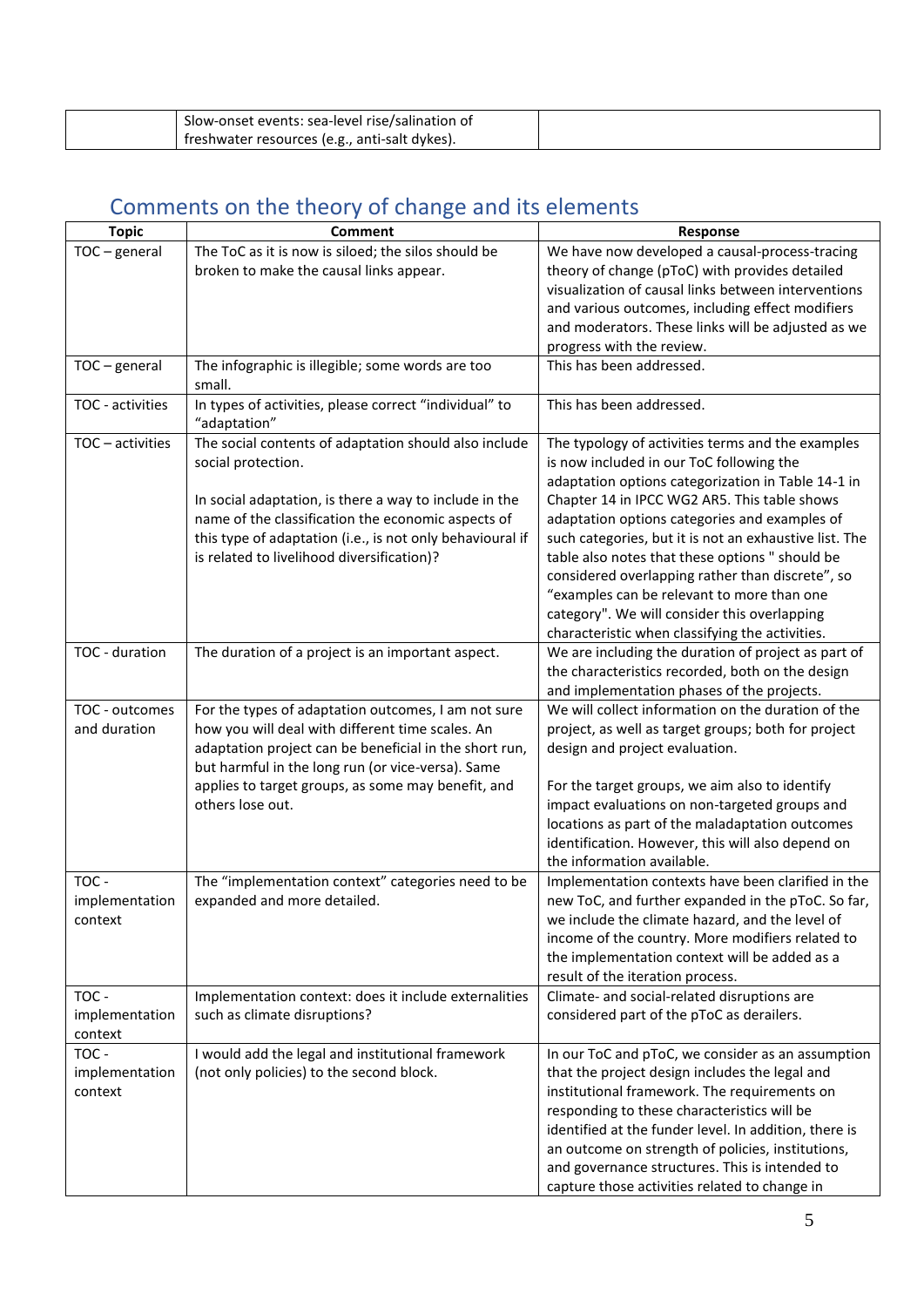| organizational, and political elements).<br>TOC -<br>This will be part of the implementation context,<br>Recommends looking how projects are embedded<br>and will also depend on the requirements of the<br>implementation<br>into wider efforts (e.g., to what extent the project<br>contributes to the national adaptation strategy of<br>context<br>funder.<br>the recipient country as opposed to fitting the<br>priorities of the donor); i.e., GCF has not<br>The PPCR has been included in the scope.<br>implemented anything yet. Would recommend<br>instead to include the PPCR.<br>ToC-stakeholder<br>Recommends looking at the level and quality of<br>These are elements that will be monitored as part<br>involvement<br>stakeholder engagement in projects in determining<br>of the research. See initial pToC in section in the<br>the outcome.<br>updated protocol.<br>Yes, Outcomes can be analysed according to<br>Is there any way to incorporate gender here?<br>TOC - gender<br>different gender identities. We have clarified that<br>gender will be used in sub-group analysis.<br>How about a brief description on change; from<br>This information is part of the information on<br>TOC - outcomes<br>where/what, a baseline survey, vulnerability<br>quantitative and qualitative outcomes.<br>assessment, etc.?<br>This is now clarified in the text.<br>TOC - outcomes<br>Different theory for each outcome will be the<br>outcome of this review.<br>How do certain impacts come about? What<br>We have now developed causal-process-tracing<br>TOC - outcomes<br>conditions are associated with success? These are<br>theory of change (pToC) with detailed visualization<br>not captured in the existing model - where would<br>of causal links clarifying derailers, safeguards,<br>they fit? Do you intend to develop the ToC through<br>enablers.<br>the project to accommodate such findings? Where<br>would they go?<br>On the quality of outcome (i.e., positive, neutral or<br>We are including maladaptation as an outcome in<br>TOC - outcomes<br>negative), I wonder whether the negative<br>two ways. The first one concerns whether the<br>(maladaptation) could be a separate way, to be<br>quality of the outcome is negative. The second<br>either addressed upstream (at the safeguard level)<br>concerns whether information records negative<br>instead of at the time of outcome measurement, or<br>spillover effects on non-targeted populations or<br>locations. However, we will also consider funder-<br>at both stages. The question would be whether risk<br>of maladaptation has been taken into account in the<br>level safeguards to avoid maladaptation, as well as<br>design of the adaptation activity.<br>project-level elements to avoid maladaptation in<br>the project design. We expect that evidence on the<br>occurrence of maladaptation as an outcome will be<br>available through evaluations and academic<br>literature.<br>TOC - outcomes<br>Effective adaptation leads to the reduction of risks<br>Maladaptation is included as a potential outcome,<br>and increase in "resilienc"; "Elements of justice AND<br>in particular if the impact is negative to non-<br>EQUIT"I." Should avoiding maladaptation be<br>targeted populations or locations. In other cases, if<br>included?<br>the impact is detrimental, it could also be<br>considered as maladaptation.<br>Page 9: "All outcomes can be characterized as<br>Negative is not synonymous of maladaptation. This<br>TOC - outcomes<br>positive, neutral, or negative." Is negative outcome<br>will depend on the outcome.<br>synonymous to maladaptation?<br>In addition, the section on "outcome" is framed with<br>We have now made a clearer link between<br>TOC - outcomes<br>a very quantitative focus. "outcomes" are not<br>questions, the inclusion criteria for each question,<br>typically used to refer to the findings of qualitative<br>and type of evidence needed to answer the<br>research. What kinds of qualitative findings do you<br>question - including both quantitative and<br>plan to use and how?<br>qualitative evidence.<br>These outcomes also do not map back well to the | review question - especially those about process |  |                                      |
|----------------------------------------------------------------------------------------------------------------------------------------------------------------------------------------------------------------------------------------------------------------------------------------------------------------------------------------------------------------------------------------------------------------------------------------------------------------------------------------------------------------------------------------------------------------------------------------------------------------------------------------------------------------------------------------------------------------------------------------------------------------------------------------------------------------------------------------------------------------------------------------------------------------------------------------------------------------------------------------------------------------------------------------------------------------------------------------------------------------------------------------------------------------------------------------------------------------------------------------------------------------------------------------------------------------------------------------------------------------------------------------------------------------------------------------------------------------------------------------------------------------------------------------------------------------------------------------------------------------------------------------------------------------------------------------------------------------------------------------------------------------------------------------------------------------------------------------------------------------------------------------------------------------------------------------------------------------------------------------------------------------------------------------------------------------------------------------------------------------------------------------------------------------------------------------------------------------------------------------------------------------------------------------------------------------------------------------------------------------------------------------------------------------------------------------------------------------------------------------------------------------------------------------------------------------------------------------------------------------------------------------------------------------------------------------------------------------------------------------------------------------------------------------------------------------------------------------------------------------------------------------------------------------------------------------------------------------------------------------------------------------------------------------------------------------------------------------------------------------------------------------------------------------------------------------------------------------------------------------------------------------------------------------------------------------------------------------------------------------------------------------------------------------------------------------------------------------------------------------------------------------------------------------------------------------------------------------------------------------------------------------------------------------------------------------------------------------------------------------------------------------------------------------------------------------------------------------------------------------------------------------------------------------------------------------------------------------------------------------------------------------------------------------------------------------------------------------------------------------------------------------------------------------------------------------------------------------------------------------------|--------------------------------------------------|--|--------------------------------------|
|                                                                                                                                                                                                                                                                                                                                                                                                                                                                                                                                                                                                                                                                                                                                                                                                                                                                                                                                                                                                                                                                                                                                                                                                                                                                                                                                                                                                                                                                                                                                                                                                                                                                                                                                                                                                                                                                                                                                                                                                                                                                                                                                                                                                                                                                                                                                                                                                                                                                                                                                                                                                                                                                                                                                                                                                                                                                                                                                                                                                                                                                                                                                                                                                                                                                                                                                                                                                                                                                                                                                                                                                                                                                                                                                                                                                                                                                                                                                                                                                                                                                                                                                                                                                                                              |                                                  |  | institutions (which encompass legal, |
|                                                                                                                                                                                                                                                                                                                                                                                                                                                                                                                                                                                                                                                                                                                                                                                                                                                                                                                                                                                                                                                                                                                                                                                                                                                                                                                                                                                                                                                                                                                                                                                                                                                                                                                                                                                                                                                                                                                                                                                                                                                                                                                                                                                                                                                                                                                                                                                                                                                                                                                                                                                                                                                                                                                                                                                                                                                                                                                                                                                                                                                                                                                                                                                                                                                                                                                                                                                                                                                                                                                                                                                                                                                                                                                                                                                                                                                                                                                                                                                                                                                                                                                                                                                                                                              |                                                  |  |                                      |
|                                                                                                                                                                                                                                                                                                                                                                                                                                                                                                                                                                                                                                                                                                                                                                                                                                                                                                                                                                                                                                                                                                                                                                                                                                                                                                                                                                                                                                                                                                                                                                                                                                                                                                                                                                                                                                                                                                                                                                                                                                                                                                                                                                                                                                                                                                                                                                                                                                                                                                                                                                                                                                                                                                                                                                                                                                                                                                                                                                                                                                                                                                                                                                                                                                                                                                                                                                                                                                                                                                                                                                                                                                                                                                                                                                                                                                                                                                                                                                                                                                                                                                                                                                                                                                              |                                                  |  |                                      |
|                                                                                                                                                                                                                                                                                                                                                                                                                                                                                                                                                                                                                                                                                                                                                                                                                                                                                                                                                                                                                                                                                                                                                                                                                                                                                                                                                                                                                                                                                                                                                                                                                                                                                                                                                                                                                                                                                                                                                                                                                                                                                                                                                                                                                                                                                                                                                                                                                                                                                                                                                                                                                                                                                                                                                                                                                                                                                                                                                                                                                                                                                                                                                                                                                                                                                                                                                                                                                                                                                                                                                                                                                                                                                                                                                                                                                                                                                                                                                                                                                                                                                                                                                                                                                                              |                                                  |  |                                      |
|                                                                                                                                                                                                                                                                                                                                                                                                                                                                                                                                                                                                                                                                                                                                                                                                                                                                                                                                                                                                                                                                                                                                                                                                                                                                                                                                                                                                                                                                                                                                                                                                                                                                                                                                                                                                                                                                                                                                                                                                                                                                                                                                                                                                                                                                                                                                                                                                                                                                                                                                                                                                                                                                                                                                                                                                                                                                                                                                                                                                                                                                                                                                                                                                                                                                                                                                                                                                                                                                                                                                                                                                                                                                                                                                                                                                                                                                                                                                                                                                                                                                                                                                                                                                                                              |                                                  |  |                                      |
|                                                                                                                                                                                                                                                                                                                                                                                                                                                                                                                                                                                                                                                                                                                                                                                                                                                                                                                                                                                                                                                                                                                                                                                                                                                                                                                                                                                                                                                                                                                                                                                                                                                                                                                                                                                                                                                                                                                                                                                                                                                                                                                                                                                                                                                                                                                                                                                                                                                                                                                                                                                                                                                                                                                                                                                                                                                                                                                                                                                                                                                                                                                                                                                                                                                                                                                                                                                                                                                                                                                                                                                                                                                                                                                                                                                                                                                                                                                                                                                                                                                                                                                                                                                                                                              |                                                  |  |                                      |
|                                                                                                                                                                                                                                                                                                                                                                                                                                                                                                                                                                                                                                                                                                                                                                                                                                                                                                                                                                                                                                                                                                                                                                                                                                                                                                                                                                                                                                                                                                                                                                                                                                                                                                                                                                                                                                                                                                                                                                                                                                                                                                                                                                                                                                                                                                                                                                                                                                                                                                                                                                                                                                                                                                                                                                                                                                                                                                                                                                                                                                                                                                                                                                                                                                                                                                                                                                                                                                                                                                                                                                                                                                                                                                                                                                                                                                                                                                                                                                                                                                                                                                                                                                                                                                              |                                                  |  |                                      |
|                                                                                                                                                                                                                                                                                                                                                                                                                                                                                                                                                                                                                                                                                                                                                                                                                                                                                                                                                                                                                                                                                                                                                                                                                                                                                                                                                                                                                                                                                                                                                                                                                                                                                                                                                                                                                                                                                                                                                                                                                                                                                                                                                                                                                                                                                                                                                                                                                                                                                                                                                                                                                                                                                                                                                                                                                                                                                                                                                                                                                                                                                                                                                                                                                                                                                                                                                                                                                                                                                                                                                                                                                                                                                                                                                                                                                                                                                                                                                                                                                                                                                                                                                                                                                                              |                                                  |  |                                      |
|                                                                                                                                                                                                                                                                                                                                                                                                                                                                                                                                                                                                                                                                                                                                                                                                                                                                                                                                                                                                                                                                                                                                                                                                                                                                                                                                                                                                                                                                                                                                                                                                                                                                                                                                                                                                                                                                                                                                                                                                                                                                                                                                                                                                                                                                                                                                                                                                                                                                                                                                                                                                                                                                                                                                                                                                                                                                                                                                                                                                                                                                                                                                                                                                                                                                                                                                                                                                                                                                                                                                                                                                                                                                                                                                                                                                                                                                                                                                                                                                                                                                                                                                                                                                                                              |                                                  |  |                                      |
|                                                                                                                                                                                                                                                                                                                                                                                                                                                                                                                                                                                                                                                                                                                                                                                                                                                                                                                                                                                                                                                                                                                                                                                                                                                                                                                                                                                                                                                                                                                                                                                                                                                                                                                                                                                                                                                                                                                                                                                                                                                                                                                                                                                                                                                                                                                                                                                                                                                                                                                                                                                                                                                                                                                                                                                                                                                                                                                                                                                                                                                                                                                                                                                                                                                                                                                                                                                                                                                                                                                                                                                                                                                                                                                                                                                                                                                                                                                                                                                                                                                                                                                                                                                                                                              |                                                  |  |                                      |
|                                                                                                                                                                                                                                                                                                                                                                                                                                                                                                                                                                                                                                                                                                                                                                                                                                                                                                                                                                                                                                                                                                                                                                                                                                                                                                                                                                                                                                                                                                                                                                                                                                                                                                                                                                                                                                                                                                                                                                                                                                                                                                                                                                                                                                                                                                                                                                                                                                                                                                                                                                                                                                                                                                                                                                                                                                                                                                                                                                                                                                                                                                                                                                                                                                                                                                                                                                                                                                                                                                                                                                                                                                                                                                                                                                                                                                                                                                                                                                                                                                                                                                                                                                                                                                              |                                                  |  |                                      |
|                                                                                                                                                                                                                                                                                                                                                                                                                                                                                                                                                                                                                                                                                                                                                                                                                                                                                                                                                                                                                                                                                                                                                                                                                                                                                                                                                                                                                                                                                                                                                                                                                                                                                                                                                                                                                                                                                                                                                                                                                                                                                                                                                                                                                                                                                                                                                                                                                                                                                                                                                                                                                                                                                                                                                                                                                                                                                                                                                                                                                                                                                                                                                                                                                                                                                                                                                                                                                                                                                                                                                                                                                                                                                                                                                                                                                                                                                                                                                                                                                                                                                                                                                                                                                                              |                                                  |  |                                      |
|                                                                                                                                                                                                                                                                                                                                                                                                                                                                                                                                                                                                                                                                                                                                                                                                                                                                                                                                                                                                                                                                                                                                                                                                                                                                                                                                                                                                                                                                                                                                                                                                                                                                                                                                                                                                                                                                                                                                                                                                                                                                                                                                                                                                                                                                                                                                                                                                                                                                                                                                                                                                                                                                                                                                                                                                                                                                                                                                                                                                                                                                                                                                                                                                                                                                                                                                                                                                                                                                                                                                                                                                                                                                                                                                                                                                                                                                                                                                                                                                                                                                                                                                                                                                                                              |                                                  |  |                                      |
|                                                                                                                                                                                                                                                                                                                                                                                                                                                                                                                                                                                                                                                                                                                                                                                                                                                                                                                                                                                                                                                                                                                                                                                                                                                                                                                                                                                                                                                                                                                                                                                                                                                                                                                                                                                                                                                                                                                                                                                                                                                                                                                                                                                                                                                                                                                                                                                                                                                                                                                                                                                                                                                                                                                                                                                                                                                                                                                                                                                                                                                                                                                                                                                                                                                                                                                                                                                                                                                                                                                                                                                                                                                                                                                                                                                                                                                                                                                                                                                                                                                                                                                                                                                                                                              |                                                  |  |                                      |
|                                                                                                                                                                                                                                                                                                                                                                                                                                                                                                                                                                                                                                                                                                                                                                                                                                                                                                                                                                                                                                                                                                                                                                                                                                                                                                                                                                                                                                                                                                                                                                                                                                                                                                                                                                                                                                                                                                                                                                                                                                                                                                                                                                                                                                                                                                                                                                                                                                                                                                                                                                                                                                                                                                                                                                                                                                                                                                                                                                                                                                                                                                                                                                                                                                                                                                                                                                                                                                                                                                                                                                                                                                                                                                                                                                                                                                                                                                                                                                                                                                                                                                                                                                                                                                              |                                                  |  |                                      |
|                                                                                                                                                                                                                                                                                                                                                                                                                                                                                                                                                                                                                                                                                                                                                                                                                                                                                                                                                                                                                                                                                                                                                                                                                                                                                                                                                                                                                                                                                                                                                                                                                                                                                                                                                                                                                                                                                                                                                                                                                                                                                                                                                                                                                                                                                                                                                                                                                                                                                                                                                                                                                                                                                                                                                                                                                                                                                                                                                                                                                                                                                                                                                                                                                                                                                                                                                                                                                                                                                                                                                                                                                                                                                                                                                                                                                                                                                                                                                                                                                                                                                                                                                                                                                                              |                                                  |  |                                      |
|                                                                                                                                                                                                                                                                                                                                                                                                                                                                                                                                                                                                                                                                                                                                                                                                                                                                                                                                                                                                                                                                                                                                                                                                                                                                                                                                                                                                                                                                                                                                                                                                                                                                                                                                                                                                                                                                                                                                                                                                                                                                                                                                                                                                                                                                                                                                                                                                                                                                                                                                                                                                                                                                                                                                                                                                                                                                                                                                                                                                                                                                                                                                                                                                                                                                                                                                                                                                                                                                                                                                                                                                                                                                                                                                                                                                                                                                                                                                                                                                                                                                                                                                                                                                                                              |                                                  |  |                                      |
|                                                                                                                                                                                                                                                                                                                                                                                                                                                                                                                                                                                                                                                                                                                                                                                                                                                                                                                                                                                                                                                                                                                                                                                                                                                                                                                                                                                                                                                                                                                                                                                                                                                                                                                                                                                                                                                                                                                                                                                                                                                                                                                                                                                                                                                                                                                                                                                                                                                                                                                                                                                                                                                                                                                                                                                                                                                                                                                                                                                                                                                                                                                                                                                                                                                                                                                                                                                                                                                                                                                                                                                                                                                                                                                                                                                                                                                                                                                                                                                                                                                                                                                                                                                                                                              |                                                  |  |                                      |
|                                                                                                                                                                                                                                                                                                                                                                                                                                                                                                                                                                                                                                                                                                                                                                                                                                                                                                                                                                                                                                                                                                                                                                                                                                                                                                                                                                                                                                                                                                                                                                                                                                                                                                                                                                                                                                                                                                                                                                                                                                                                                                                                                                                                                                                                                                                                                                                                                                                                                                                                                                                                                                                                                                                                                                                                                                                                                                                                                                                                                                                                                                                                                                                                                                                                                                                                                                                                                                                                                                                                                                                                                                                                                                                                                                                                                                                                                                                                                                                                                                                                                                                                                                                                                                              |                                                  |  |                                      |
|                                                                                                                                                                                                                                                                                                                                                                                                                                                                                                                                                                                                                                                                                                                                                                                                                                                                                                                                                                                                                                                                                                                                                                                                                                                                                                                                                                                                                                                                                                                                                                                                                                                                                                                                                                                                                                                                                                                                                                                                                                                                                                                                                                                                                                                                                                                                                                                                                                                                                                                                                                                                                                                                                                                                                                                                                                                                                                                                                                                                                                                                                                                                                                                                                                                                                                                                                                                                                                                                                                                                                                                                                                                                                                                                                                                                                                                                                                                                                                                                                                                                                                                                                                                                                                              |                                                  |  |                                      |
|                                                                                                                                                                                                                                                                                                                                                                                                                                                                                                                                                                                                                                                                                                                                                                                                                                                                                                                                                                                                                                                                                                                                                                                                                                                                                                                                                                                                                                                                                                                                                                                                                                                                                                                                                                                                                                                                                                                                                                                                                                                                                                                                                                                                                                                                                                                                                                                                                                                                                                                                                                                                                                                                                                                                                                                                                                                                                                                                                                                                                                                                                                                                                                                                                                                                                                                                                                                                                                                                                                                                                                                                                                                                                                                                                                                                                                                                                                                                                                                                                                                                                                                                                                                                                                              |                                                  |  |                                      |
|                                                                                                                                                                                                                                                                                                                                                                                                                                                                                                                                                                                                                                                                                                                                                                                                                                                                                                                                                                                                                                                                                                                                                                                                                                                                                                                                                                                                                                                                                                                                                                                                                                                                                                                                                                                                                                                                                                                                                                                                                                                                                                                                                                                                                                                                                                                                                                                                                                                                                                                                                                                                                                                                                                                                                                                                                                                                                                                                                                                                                                                                                                                                                                                                                                                                                                                                                                                                                                                                                                                                                                                                                                                                                                                                                                                                                                                                                                                                                                                                                                                                                                                                                                                                                                              |                                                  |  |                                      |
|                                                                                                                                                                                                                                                                                                                                                                                                                                                                                                                                                                                                                                                                                                                                                                                                                                                                                                                                                                                                                                                                                                                                                                                                                                                                                                                                                                                                                                                                                                                                                                                                                                                                                                                                                                                                                                                                                                                                                                                                                                                                                                                                                                                                                                                                                                                                                                                                                                                                                                                                                                                                                                                                                                                                                                                                                                                                                                                                                                                                                                                                                                                                                                                                                                                                                                                                                                                                                                                                                                                                                                                                                                                                                                                                                                                                                                                                                                                                                                                                                                                                                                                                                                                                                                              |                                                  |  |                                      |
|                                                                                                                                                                                                                                                                                                                                                                                                                                                                                                                                                                                                                                                                                                                                                                                                                                                                                                                                                                                                                                                                                                                                                                                                                                                                                                                                                                                                                                                                                                                                                                                                                                                                                                                                                                                                                                                                                                                                                                                                                                                                                                                                                                                                                                                                                                                                                                                                                                                                                                                                                                                                                                                                                                                                                                                                                                                                                                                                                                                                                                                                                                                                                                                                                                                                                                                                                                                                                                                                                                                                                                                                                                                                                                                                                                                                                                                                                                                                                                                                                                                                                                                                                                                                                                              |                                                  |  |                                      |
|                                                                                                                                                                                                                                                                                                                                                                                                                                                                                                                                                                                                                                                                                                                                                                                                                                                                                                                                                                                                                                                                                                                                                                                                                                                                                                                                                                                                                                                                                                                                                                                                                                                                                                                                                                                                                                                                                                                                                                                                                                                                                                                                                                                                                                                                                                                                                                                                                                                                                                                                                                                                                                                                                                                                                                                                                                                                                                                                                                                                                                                                                                                                                                                                                                                                                                                                                                                                                                                                                                                                                                                                                                                                                                                                                                                                                                                                                                                                                                                                                                                                                                                                                                                                                                              |                                                  |  |                                      |
|                                                                                                                                                                                                                                                                                                                                                                                                                                                                                                                                                                                                                                                                                                                                                                                                                                                                                                                                                                                                                                                                                                                                                                                                                                                                                                                                                                                                                                                                                                                                                                                                                                                                                                                                                                                                                                                                                                                                                                                                                                                                                                                                                                                                                                                                                                                                                                                                                                                                                                                                                                                                                                                                                                                                                                                                                                                                                                                                                                                                                                                                                                                                                                                                                                                                                                                                                                                                                                                                                                                                                                                                                                                                                                                                                                                                                                                                                                                                                                                                                                                                                                                                                                                                                                              |                                                  |  |                                      |
|                                                                                                                                                                                                                                                                                                                                                                                                                                                                                                                                                                                                                                                                                                                                                                                                                                                                                                                                                                                                                                                                                                                                                                                                                                                                                                                                                                                                                                                                                                                                                                                                                                                                                                                                                                                                                                                                                                                                                                                                                                                                                                                                                                                                                                                                                                                                                                                                                                                                                                                                                                                                                                                                                                                                                                                                                                                                                                                                                                                                                                                                                                                                                                                                                                                                                                                                                                                                                                                                                                                                                                                                                                                                                                                                                                                                                                                                                                                                                                                                                                                                                                                                                                                                                                              |                                                  |  |                                      |
|                                                                                                                                                                                                                                                                                                                                                                                                                                                                                                                                                                                                                                                                                                                                                                                                                                                                                                                                                                                                                                                                                                                                                                                                                                                                                                                                                                                                                                                                                                                                                                                                                                                                                                                                                                                                                                                                                                                                                                                                                                                                                                                                                                                                                                                                                                                                                                                                                                                                                                                                                                                                                                                                                                                                                                                                                                                                                                                                                                                                                                                                                                                                                                                                                                                                                                                                                                                                                                                                                                                                                                                                                                                                                                                                                                                                                                                                                                                                                                                                                                                                                                                                                                                                                                              |                                                  |  |                                      |
|                                                                                                                                                                                                                                                                                                                                                                                                                                                                                                                                                                                                                                                                                                                                                                                                                                                                                                                                                                                                                                                                                                                                                                                                                                                                                                                                                                                                                                                                                                                                                                                                                                                                                                                                                                                                                                                                                                                                                                                                                                                                                                                                                                                                                                                                                                                                                                                                                                                                                                                                                                                                                                                                                                                                                                                                                                                                                                                                                                                                                                                                                                                                                                                                                                                                                                                                                                                                                                                                                                                                                                                                                                                                                                                                                                                                                                                                                                                                                                                                                                                                                                                                                                                                                                              |                                                  |  |                                      |
|                                                                                                                                                                                                                                                                                                                                                                                                                                                                                                                                                                                                                                                                                                                                                                                                                                                                                                                                                                                                                                                                                                                                                                                                                                                                                                                                                                                                                                                                                                                                                                                                                                                                                                                                                                                                                                                                                                                                                                                                                                                                                                                                                                                                                                                                                                                                                                                                                                                                                                                                                                                                                                                                                                                                                                                                                                                                                                                                                                                                                                                                                                                                                                                                                                                                                                                                                                                                                                                                                                                                                                                                                                                                                                                                                                                                                                                                                                                                                                                                                                                                                                                                                                                                                                              |                                                  |  |                                      |
|                                                                                                                                                                                                                                                                                                                                                                                                                                                                                                                                                                                                                                                                                                                                                                                                                                                                                                                                                                                                                                                                                                                                                                                                                                                                                                                                                                                                                                                                                                                                                                                                                                                                                                                                                                                                                                                                                                                                                                                                                                                                                                                                                                                                                                                                                                                                                                                                                                                                                                                                                                                                                                                                                                                                                                                                                                                                                                                                                                                                                                                                                                                                                                                                                                                                                                                                                                                                                                                                                                                                                                                                                                                                                                                                                                                                                                                                                                                                                                                                                                                                                                                                                                                                                                              |                                                  |  |                                      |
|                                                                                                                                                                                                                                                                                                                                                                                                                                                                                                                                                                                                                                                                                                                                                                                                                                                                                                                                                                                                                                                                                                                                                                                                                                                                                                                                                                                                                                                                                                                                                                                                                                                                                                                                                                                                                                                                                                                                                                                                                                                                                                                                                                                                                                                                                                                                                                                                                                                                                                                                                                                                                                                                                                                                                                                                                                                                                                                                                                                                                                                                                                                                                                                                                                                                                                                                                                                                                                                                                                                                                                                                                                                                                                                                                                                                                                                                                                                                                                                                                                                                                                                                                                                                                                              |                                                  |  |                                      |
|                                                                                                                                                                                                                                                                                                                                                                                                                                                                                                                                                                                                                                                                                                                                                                                                                                                                                                                                                                                                                                                                                                                                                                                                                                                                                                                                                                                                                                                                                                                                                                                                                                                                                                                                                                                                                                                                                                                                                                                                                                                                                                                                                                                                                                                                                                                                                                                                                                                                                                                                                                                                                                                                                                                                                                                                                                                                                                                                                                                                                                                                                                                                                                                                                                                                                                                                                                                                                                                                                                                                                                                                                                                                                                                                                                                                                                                                                                                                                                                                                                                                                                                                                                                                                                              |                                                  |  |                                      |
|                                                                                                                                                                                                                                                                                                                                                                                                                                                                                                                                                                                                                                                                                                                                                                                                                                                                                                                                                                                                                                                                                                                                                                                                                                                                                                                                                                                                                                                                                                                                                                                                                                                                                                                                                                                                                                                                                                                                                                                                                                                                                                                                                                                                                                                                                                                                                                                                                                                                                                                                                                                                                                                                                                                                                                                                                                                                                                                                                                                                                                                                                                                                                                                                                                                                                                                                                                                                                                                                                                                                                                                                                                                                                                                                                                                                                                                                                                                                                                                                                                                                                                                                                                                                                                              |                                                  |  |                                      |
|                                                                                                                                                                                                                                                                                                                                                                                                                                                                                                                                                                                                                                                                                                                                                                                                                                                                                                                                                                                                                                                                                                                                                                                                                                                                                                                                                                                                                                                                                                                                                                                                                                                                                                                                                                                                                                                                                                                                                                                                                                                                                                                                                                                                                                                                                                                                                                                                                                                                                                                                                                                                                                                                                                                                                                                                                                                                                                                                                                                                                                                                                                                                                                                                                                                                                                                                                                                                                                                                                                                                                                                                                                                                                                                                                                                                                                                                                                                                                                                                                                                                                                                                                                                                                                              |                                                  |  |                                      |
|                                                                                                                                                                                                                                                                                                                                                                                                                                                                                                                                                                                                                                                                                                                                                                                                                                                                                                                                                                                                                                                                                                                                                                                                                                                                                                                                                                                                                                                                                                                                                                                                                                                                                                                                                                                                                                                                                                                                                                                                                                                                                                                                                                                                                                                                                                                                                                                                                                                                                                                                                                                                                                                                                                                                                                                                                                                                                                                                                                                                                                                                                                                                                                                                                                                                                                                                                                                                                                                                                                                                                                                                                                                                                                                                                                                                                                                                                                                                                                                                                                                                                                                                                                                                                                              |                                                  |  |                                      |
|                                                                                                                                                                                                                                                                                                                                                                                                                                                                                                                                                                                                                                                                                                                                                                                                                                                                                                                                                                                                                                                                                                                                                                                                                                                                                                                                                                                                                                                                                                                                                                                                                                                                                                                                                                                                                                                                                                                                                                                                                                                                                                                                                                                                                                                                                                                                                                                                                                                                                                                                                                                                                                                                                                                                                                                                                                                                                                                                                                                                                                                                                                                                                                                                                                                                                                                                                                                                                                                                                                                                                                                                                                                                                                                                                                                                                                                                                                                                                                                                                                                                                                                                                                                                                                              |                                                  |  |                                      |
|                                                                                                                                                                                                                                                                                                                                                                                                                                                                                                                                                                                                                                                                                                                                                                                                                                                                                                                                                                                                                                                                                                                                                                                                                                                                                                                                                                                                                                                                                                                                                                                                                                                                                                                                                                                                                                                                                                                                                                                                                                                                                                                                                                                                                                                                                                                                                                                                                                                                                                                                                                                                                                                                                                                                                                                                                                                                                                                                                                                                                                                                                                                                                                                                                                                                                                                                                                                                                                                                                                                                                                                                                                                                                                                                                                                                                                                                                                                                                                                                                                                                                                                                                                                                                                              |                                                  |  |                                      |
|                                                                                                                                                                                                                                                                                                                                                                                                                                                                                                                                                                                                                                                                                                                                                                                                                                                                                                                                                                                                                                                                                                                                                                                                                                                                                                                                                                                                                                                                                                                                                                                                                                                                                                                                                                                                                                                                                                                                                                                                                                                                                                                                                                                                                                                                                                                                                                                                                                                                                                                                                                                                                                                                                                                                                                                                                                                                                                                                                                                                                                                                                                                                                                                                                                                                                                                                                                                                                                                                                                                                                                                                                                                                                                                                                                                                                                                                                                                                                                                                                                                                                                                                                                                                                                              |                                                  |  |                                      |
|                                                                                                                                                                                                                                                                                                                                                                                                                                                                                                                                                                                                                                                                                                                                                                                                                                                                                                                                                                                                                                                                                                                                                                                                                                                                                                                                                                                                                                                                                                                                                                                                                                                                                                                                                                                                                                                                                                                                                                                                                                                                                                                                                                                                                                                                                                                                                                                                                                                                                                                                                                                                                                                                                                                                                                                                                                                                                                                                                                                                                                                                                                                                                                                                                                                                                                                                                                                                                                                                                                                                                                                                                                                                                                                                                                                                                                                                                                                                                                                                                                                                                                                                                                                                                                              |                                                  |  |                                      |
|                                                                                                                                                                                                                                                                                                                                                                                                                                                                                                                                                                                                                                                                                                                                                                                                                                                                                                                                                                                                                                                                                                                                                                                                                                                                                                                                                                                                                                                                                                                                                                                                                                                                                                                                                                                                                                                                                                                                                                                                                                                                                                                                                                                                                                                                                                                                                                                                                                                                                                                                                                                                                                                                                                                                                                                                                                                                                                                                                                                                                                                                                                                                                                                                                                                                                                                                                                                                                                                                                                                                                                                                                                                                                                                                                                                                                                                                                                                                                                                                                                                                                                                                                                                                                                              |                                                  |  |                                      |
|                                                                                                                                                                                                                                                                                                                                                                                                                                                                                                                                                                                                                                                                                                                                                                                                                                                                                                                                                                                                                                                                                                                                                                                                                                                                                                                                                                                                                                                                                                                                                                                                                                                                                                                                                                                                                                                                                                                                                                                                                                                                                                                                                                                                                                                                                                                                                                                                                                                                                                                                                                                                                                                                                                                                                                                                                                                                                                                                                                                                                                                                                                                                                                                                                                                                                                                                                                                                                                                                                                                                                                                                                                                                                                                                                                                                                                                                                                                                                                                                                                                                                                                                                                                                                                              |                                                  |  |                                      |
|                                                                                                                                                                                                                                                                                                                                                                                                                                                                                                                                                                                                                                                                                                                                                                                                                                                                                                                                                                                                                                                                                                                                                                                                                                                                                                                                                                                                                                                                                                                                                                                                                                                                                                                                                                                                                                                                                                                                                                                                                                                                                                                                                                                                                                                                                                                                                                                                                                                                                                                                                                                                                                                                                                                                                                                                                                                                                                                                                                                                                                                                                                                                                                                                                                                                                                                                                                                                                                                                                                                                                                                                                                                                                                                                                                                                                                                                                                                                                                                                                                                                                                                                                                                                                                              |                                                  |  |                                      |
|                                                                                                                                                                                                                                                                                                                                                                                                                                                                                                                                                                                                                                                                                                                                                                                                                                                                                                                                                                                                                                                                                                                                                                                                                                                                                                                                                                                                                                                                                                                                                                                                                                                                                                                                                                                                                                                                                                                                                                                                                                                                                                                                                                                                                                                                                                                                                                                                                                                                                                                                                                                                                                                                                                                                                                                                                                                                                                                                                                                                                                                                                                                                                                                                                                                                                                                                                                                                                                                                                                                                                                                                                                                                                                                                                                                                                                                                                                                                                                                                                                                                                                                                                                                                                                              |                                                  |  |                                      |
|                                                                                                                                                                                                                                                                                                                                                                                                                                                                                                                                                                                                                                                                                                                                                                                                                                                                                                                                                                                                                                                                                                                                                                                                                                                                                                                                                                                                                                                                                                                                                                                                                                                                                                                                                                                                                                                                                                                                                                                                                                                                                                                                                                                                                                                                                                                                                                                                                                                                                                                                                                                                                                                                                                                                                                                                                                                                                                                                                                                                                                                                                                                                                                                                                                                                                                                                                                                                                                                                                                                                                                                                                                                                                                                                                                                                                                                                                                                                                                                                                                                                                                                                                                                                                                              |                                                  |  |                                      |
|                                                                                                                                                                                                                                                                                                                                                                                                                                                                                                                                                                                                                                                                                                                                                                                                                                                                                                                                                                                                                                                                                                                                                                                                                                                                                                                                                                                                                                                                                                                                                                                                                                                                                                                                                                                                                                                                                                                                                                                                                                                                                                                                                                                                                                                                                                                                                                                                                                                                                                                                                                                                                                                                                                                                                                                                                                                                                                                                                                                                                                                                                                                                                                                                                                                                                                                                                                                                                                                                                                                                                                                                                                                                                                                                                                                                                                                                                                                                                                                                                                                                                                                                                                                                                                              |                                                  |  |                                      |
|                                                                                                                                                                                                                                                                                                                                                                                                                                                                                                                                                                                                                                                                                                                                                                                                                                                                                                                                                                                                                                                                                                                                                                                                                                                                                                                                                                                                                                                                                                                                                                                                                                                                                                                                                                                                                                                                                                                                                                                                                                                                                                                                                                                                                                                                                                                                                                                                                                                                                                                                                                                                                                                                                                                                                                                                                                                                                                                                                                                                                                                                                                                                                                                                                                                                                                                                                                                                                                                                                                                                                                                                                                                                                                                                                                                                                                                                                                                                                                                                                                                                                                                                                                                                                                              |                                                  |  |                                      |
|                                                                                                                                                                                                                                                                                                                                                                                                                                                                                                                                                                                                                                                                                                                                                                                                                                                                                                                                                                                                                                                                                                                                                                                                                                                                                                                                                                                                                                                                                                                                                                                                                                                                                                                                                                                                                                                                                                                                                                                                                                                                                                                                                                                                                                                                                                                                                                                                                                                                                                                                                                                                                                                                                                                                                                                                                                                                                                                                                                                                                                                                                                                                                                                                                                                                                                                                                                                                                                                                                                                                                                                                                                                                                                                                                                                                                                                                                                                                                                                                                                                                                                                                                                                                                                              |                                                  |  |                                      |
|                                                                                                                                                                                                                                                                                                                                                                                                                                                                                                                                                                                                                                                                                                                                                                                                                                                                                                                                                                                                                                                                                                                                                                                                                                                                                                                                                                                                                                                                                                                                                                                                                                                                                                                                                                                                                                                                                                                                                                                                                                                                                                                                                                                                                                                                                                                                                                                                                                                                                                                                                                                                                                                                                                                                                                                                                                                                                                                                                                                                                                                                                                                                                                                                                                                                                                                                                                                                                                                                                                                                                                                                                                                                                                                                                                                                                                                                                                                                                                                                                                                                                                                                                                                                                                              |                                                  |  |                                      |
|                                                                                                                                                                                                                                                                                                                                                                                                                                                                                                                                                                                                                                                                                                                                                                                                                                                                                                                                                                                                                                                                                                                                                                                                                                                                                                                                                                                                                                                                                                                                                                                                                                                                                                                                                                                                                                                                                                                                                                                                                                                                                                                                                                                                                                                                                                                                                                                                                                                                                                                                                                                                                                                                                                                                                                                                                                                                                                                                                                                                                                                                                                                                                                                                                                                                                                                                                                                                                                                                                                                                                                                                                                                                                                                                                                                                                                                                                                                                                                                                                                                                                                                                                                                                                                              |                                                  |  |                                      |
|                                                                                                                                                                                                                                                                                                                                                                                                                                                                                                                                                                                                                                                                                                                                                                                                                                                                                                                                                                                                                                                                                                                                                                                                                                                                                                                                                                                                                                                                                                                                                                                                                                                                                                                                                                                                                                                                                                                                                                                                                                                                                                                                                                                                                                                                                                                                                                                                                                                                                                                                                                                                                                                                                                                                                                                                                                                                                                                                                                                                                                                                                                                                                                                                                                                                                                                                                                                                                                                                                                                                                                                                                                                                                                                                                                                                                                                                                                                                                                                                                                                                                                                                                                                                                                              |                                                  |  |                                      |
|                                                                                                                                                                                                                                                                                                                                                                                                                                                                                                                                                                                                                                                                                                                                                                                                                                                                                                                                                                                                                                                                                                                                                                                                                                                                                                                                                                                                                                                                                                                                                                                                                                                                                                                                                                                                                                                                                                                                                                                                                                                                                                                                                                                                                                                                                                                                                                                                                                                                                                                                                                                                                                                                                                                                                                                                                                                                                                                                                                                                                                                                                                                                                                                                                                                                                                                                                                                                                                                                                                                                                                                                                                                                                                                                                                                                                                                                                                                                                                                                                                                                                                                                                                                                                                              |                                                  |  |                                      |
|                                                                                                                                                                                                                                                                                                                                                                                                                                                                                                                                                                                                                                                                                                                                                                                                                                                                                                                                                                                                                                                                                                                                                                                                                                                                                                                                                                                                                                                                                                                                                                                                                                                                                                                                                                                                                                                                                                                                                                                                                                                                                                                                                                                                                                                                                                                                                                                                                                                                                                                                                                                                                                                                                                                                                                                                                                                                                                                                                                                                                                                                                                                                                                                                                                                                                                                                                                                                                                                                                                                                                                                                                                                                                                                                                                                                                                                                                                                                                                                                                                                                                                                                                                                                                                              |                                                  |  |                                      |
|                                                                                                                                                                                                                                                                                                                                                                                                                                                                                                                                                                                                                                                                                                                                                                                                                                                                                                                                                                                                                                                                                                                                                                                                                                                                                                                                                                                                                                                                                                                                                                                                                                                                                                                                                                                                                                                                                                                                                                                                                                                                                                                                                                                                                                                                                                                                                                                                                                                                                                                                                                                                                                                                                                                                                                                                                                                                                                                                                                                                                                                                                                                                                                                                                                                                                                                                                                                                                                                                                                                                                                                                                                                                                                                                                                                                                                                                                                                                                                                                                                                                                                                                                                                                                                              |                                                  |  |                                      |
|                                                                                                                                                                                                                                                                                                                                                                                                                                                                                                                                                                                                                                                                                                                                                                                                                                                                                                                                                                                                                                                                                                                                                                                                                                                                                                                                                                                                                                                                                                                                                                                                                                                                                                                                                                                                                                                                                                                                                                                                                                                                                                                                                                                                                                                                                                                                                                                                                                                                                                                                                                                                                                                                                                                                                                                                                                                                                                                                                                                                                                                                                                                                                                                                                                                                                                                                                                                                                                                                                                                                                                                                                                                                                                                                                                                                                                                                                                                                                                                                                                                                                                                                                                                                                                              |                                                  |  |                                      |
|                                                                                                                                                                                                                                                                                                                                                                                                                                                                                                                                                                                                                                                                                                                                                                                                                                                                                                                                                                                                                                                                                                                                                                                                                                                                                                                                                                                                                                                                                                                                                                                                                                                                                                                                                                                                                                                                                                                                                                                                                                                                                                                                                                                                                                                                                                                                                                                                                                                                                                                                                                                                                                                                                                                                                                                                                                                                                                                                                                                                                                                                                                                                                                                                                                                                                                                                                                                                                                                                                                                                                                                                                                                                                                                                                                                                                                                                                                                                                                                                                                                                                                                                                                                                                                              |                                                  |  |                                      |
|                                                                                                                                                                                                                                                                                                                                                                                                                                                                                                                                                                                                                                                                                                                                                                                                                                                                                                                                                                                                                                                                                                                                                                                                                                                                                                                                                                                                                                                                                                                                                                                                                                                                                                                                                                                                                                                                                                                                                                                                                                                                                                                                                                                                                                                                                                                                                                                                                                                                                                                                                                                                                                                                                                                                                                                                                                                                                                                                                                                                                                                                                                                                                                                                                                                                                                                                                                                                                                                                                                                                                                                                                                                                                                                                                                                                                                                                                                                                                                                                                                                                                                                                                                                                                                              |                                                  |  |                                      |
| (Q0, Q2, and Q4). What kind of evidence will inform                                                                                                                                                                                                                                                                                                                                                                                                                                                                                                                                                                                                                                                                                                                                                                                                                                                                                                                                                                                                                                                                                                                                                                                                                                                                                                                                                                                                                                                                                                                                                                                                                                                                                                                                                                                                                                                                                                                                                                                                                                                                                                                                                                                                                                                                                                                                                                                                                                                                                                                                                                                                                                                                                                                                                                                                                                                                                                                                                                                                                                                                                                                                                                                                                                                                                                                                                                                                                                                                                                                                                                                                                                                                                                                                                                                                                                                                                                                                                                                                                                                                                                                                                                                          |                                                  |  |                                      |
|                                                                                                                                                                                                                                                                                                                                                                                                                                                                                                                                                                                                                                                                                                                                                                                                                                                                                                                                                                                                                                                                                                                                                                                                                                                                                                                                                                                                                                                                                                                                                                                                                                                                                                                                                                                                                                                                                                                                                                                                                                                                                                                                                                                                                                                                                                                                                                                                                                                                                                                                                                                                                                                                                                                                                                                                                                                                                                                                                                                                                                                                                                                                                                                                                                                                                                                                                                                                                                                                                                                                                                                                                                                                                                                                                                                                                                                                                                                                                                                                                                                                                                                                                                                                                                              | these questions?                                 |  |                                      |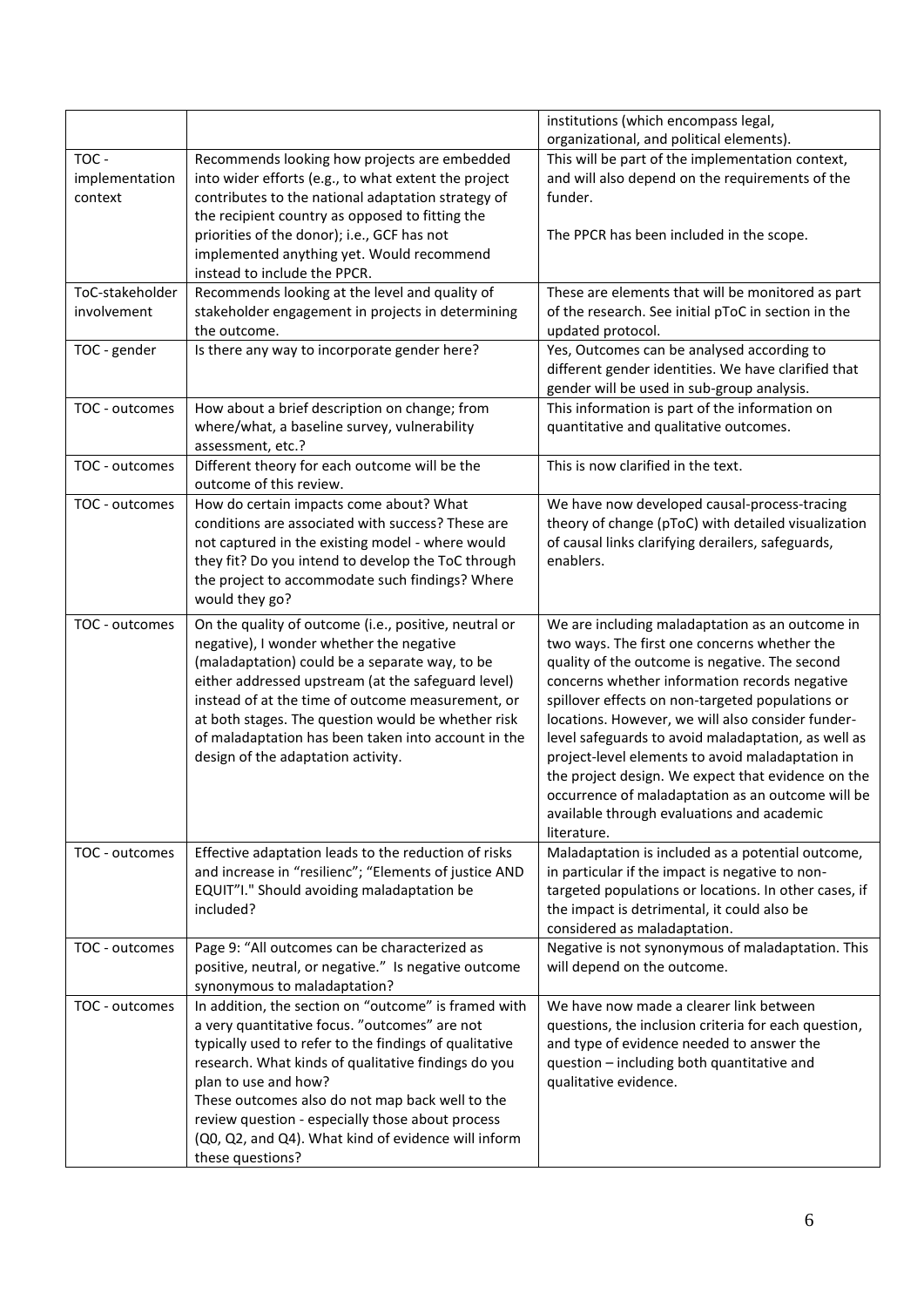| TOC - outcomes | Recommends relabeling the "intermediary                                                                     | We have clarified the connection between our                                              |
|----------------|-------------------------------------------------------------------------------------------------------------|-------------------------------------------------------------------------------------------|
|                | outcomes" as "secondary outcomes".                                                                          | outcomes chosen to retain the term "intermediate                                          |
|                |                                                                                                             | outcomes". We explained how change in risk to                                             |
|                |                                                                                                             | climate change is our outcome that can be                                                 |
|                |                                                                                                             | achieved through changes in intermediate                                                  |
|                |                                                                                                             | outcomes, including (a) quality or quantity of                                            |
|                |                                                                                                             | ecosystems or natural resources, (b) social well-                                         |
|                |                                                                                                             | being for individuals or communities, (c)                                                 |
|                |                                                                                                             | accessibility to economic resources (e.g. profits                                         |
|                |                                                                                                             | and savings), and (d) strength levels of institutions,                                    |
| TOC - outcomes | Define vulnerability and risk as primary outcomes                                                           | policies, or governance structures.<br>Please see above. We have provided all definitions |
|                | (and others as secondary).                                                                                  | now.                                                                                      |
|                | Define vulnerability and risk (and add those search                                                         |                                                                                           |
|                | terms to the string).                                                                                       |                                                                                           |
| TOC outcomes   | I have realized that adaptation experts often refer to                                                      | We are now referring to risk only.                                                        |
|                | "risk" and "vulnerability", but according the IPCC risk                                                     |                                                                                           |
|                | framework vulnerability is an element of risk. So,                                                          |                                                                                           |
|                | maybe limit to "change in risk to climate change                                                            |                                                                                           |
|                | impact" to be aligned with the IPCC?                                                                        |                                                                                           |
| TOC outcomes   | What are indicators of success? We need to be                                                               | Please see above.                                                                         |
|                | looking 'on the ground': How has the livelihood                                                             | Specific indicators for changes in outcomes will be                                       |
|                | changed over time, and has that change contributed                                                          | clarified during the review process.                                                      |
|                | to more adaptive capacity?                                                                                  |                                                                                           |
|                | Indicator systems are needed rather than                                                                    |                                                                                           |
|                | solitary indicators                                                                                         |                                                                                           |
|                | In the documents is adaptation considered                                                                   |                                                                                           |
|                | as a one-off action or a process-driven approach                                                            |                                                                                           |
|                | over time? Is this a journey?                                                                               |                                                                                           |
|                | What thresholds to adaptation were used in                                                                  |                                                                                           |
|                | the projects? Moving from static to dynamic                                                                 |                                                                                           |
|                | adaptation - explore what may have been traded off                                                          |                                                                                           |
|                | to achieve adaptation. Can projects hit the panacea                                                         |                                                                                           |
|                | of integrated adaptation (and) human, social,                                                               |                                                                                           |
|                | economic and ecological wellbeing over time?                                                                |                                                                                           |
|                | Identifying stakeholder priorities - Who                                                                    |                                                                                           |
|                | identified? Who reported? And who benefitted?                                                               |                                                                                           |
|                | Plus, [regarding] the discussion on the attributes of<br>the most effective channels, institutions are key. |                                                                                           |
|                | Much depends on whose perspective is being                                                                  |                                                                                           |
|                | considered as a priority in terms of achieving                                                              |                                                                                           |
|                | effectiveness.                                                                                              |                                                                                           |
| TOC-co-finance | you only consider one direction (finance => project                                                         | We will extract information on co-financing                                               |
|                | => outcomes). Arguably, there also links the other                                                          | including co-financing requirements at funder                                             |
|                | way. E.g., depending on the type of project I plan                                                          | level, co-financing in the project design, and co-                                        |
|                | (e.g., as an individual or a community), I will turn to                                                     | finance reporting as part of the project                                                  |
|                | different funding sources (e.g., use my own savings                                                         | evaluations. This is now more clearly visible in the                                      |
|                | or look for support from the (local) government or                                                          | revised theory of change.                                                                 |
|                | international donors).                                                                                      |                                                                                           |
| TOC-co-finance | Co-funding could be represented as a moderator.                                                             | See response above.                                                                       |
| TOC - decision | Decision tree: Clarify that reduction /risk should be                                                       | This has been clarified in the updated version of                                         |
| tree           | in relative terms.                                                                                          | the protocol.                                                                             |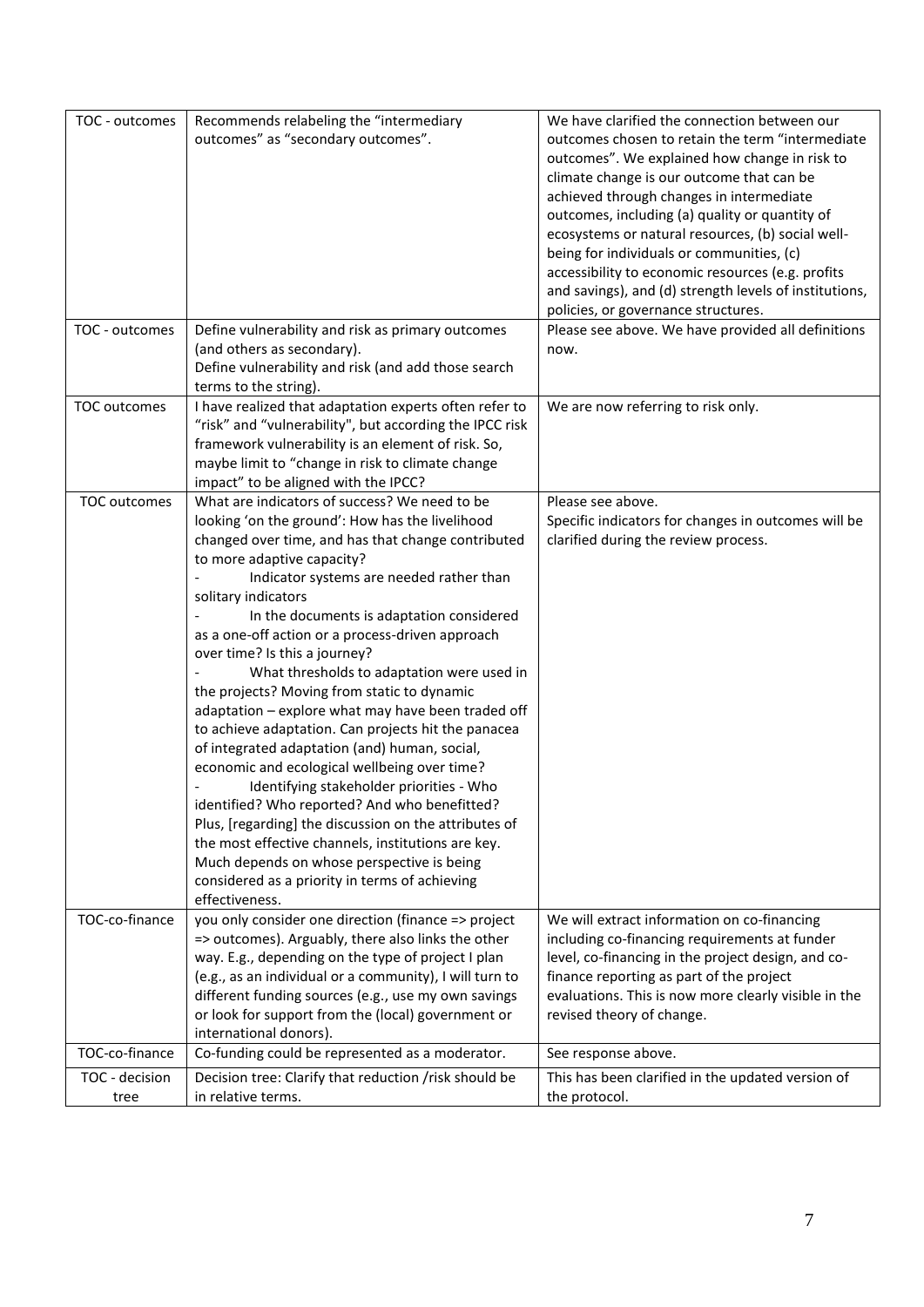## <span id="page-7-0"></span>Comments on the search strategy

| <b>Topic</b>    | <b>Comment</b>                                                                                           | Response                                         |
|-----------------|----------------------------------------------------------------------------------------------------------|--------------------------------------------------|
| Search strategy | Recommends first identifying projects, and then the                                                      | This is now more clearly explained in the        |
|                 | literature around it by also searching for the name of                                                   | protocol.                                        |
|                 | the project on Google Search and Google Scholar.                                                         |                                                  |
|                 | This should be clearly explained in the protocol.                                                        |                                                  |
| Search strategy | Regarding the "search strategy" section on page 13,                                                      | This is now clarified.                           |
|                 | the websites of the evaluation bodies of multilateral                                                    |                                                  |
|                 | climate funds might not be the best source for                                                           |                                                  |
|                 | information on portfolio-level funding. Those would                                                      |                                                  |
|                 | rather be sources of information to address question                                                     |                                                  |
|                 | 1 on impact, or information on portfolio evaluation.                                                     |                                                  |
|                 | For example, the first overall evaluation of the                                                         |                                                  |
|                 | performance of Adaptation Fund portfolio is available                                                    |                                                  |
|                 | on the website of the AF-TERG:                                                                           |                                                  |
|                 | http://www.adaptation-fund.org/wp-                                                                       |                                                  |
|                 | content/uploads/2018/03/AFB.EFC_.22.9_Evaluation-                                                        |                                                  |
|                 | of-the-Fund-Phase-II.pdf                                                                                 |                                                  |
|                 | For information on mid-term evaluations, project                                                         |                                                  |
|                 | annual reports or final evaluations, information could                                                   |                                                  |
|                 | be found, in the case of the Adaptation Fund, in the                                                     |                                                  |
|                 | AF website under each project/programme link:                                                            |                                                  |
|                 | http://www.adaptation-fund.org/projects-                                                                 |                                                  |
|                 | programmes/                                                                                              |                                                  |
| Search strategy | Portfolio analysis publications should help you to<br>answer question 0 because they look at the overall | This is now clarified in the protocol.           |
|                 | practices of the donor institutions you consider.                                                        |                                                  |
| Search strategy | Effectiveness of climate finance (many studies on this                                                   | This is now included.                            |
|                 | from ODI, OECD library, etc.).                                                                           |                                                  |
| Search strategy | Scopus is missing from databases and platforms.                                                          | Scopus was left out following trial exercises in |
|                 |                                                                                                          | which it did not prove to be a very repeatable   |
|                 |                                                                                                          | source of bibliographic literature.              |
| Search strategy | I note that using "adj3" might give a lot of hits, but I                                                 | We changed the search strategy, and will be      |
|                 | assume that you have piloted the search.                                                                 | using project names as search terms.             |
|                 |                                                                                                          |                                                  |
|                 | Besides, I wonder if keywords specific to adaptation                                                     |                                                  |
|                 | and agriculture could be used or you think it would                                                      |                                                  |
|                 | be too narrow? Ex: climate-smart; drought-tolerant                                                       |                                                  |
| Search strategy | About search string: what about adding "adapt*                                                           | We changed the search strategy, and will be      |
|                 | evaluat*"? OR "adapt* metric*"?                                                                          | using project names as search terms.             |
| Search strategy | Sector-specific search                                                                                   | We changed the search strategy, and will be      |
|                 |                                                                                                          | using project names as search terms.             |
| Search strategy | keywords: could also work "adaptation metrics",                                                          | We changed the search strategy, and will be      |
|                 | "adaptation evaluation"                                                                                  | using project names as search terms.             |
| Search strategy | 3.4 Screening: I guess that this step mostly applies to                                                  | We have added this clarification to the          |
|                 | the academic literature, as many reports in grey                                                         | protocol.                                        |
|                 | literature don't include abstracts.                                                                      |                                                  |
| Search strategy | Include www.climatepolicyinitiative.org                                                                  | Done.                                            |
| Search strategy | Include https://www.weadapt.org/though not sure                                                          | Done.                                            |
|                 | to what extent they have the type of information you                                                     |                                                  |
|                 | are looking for.                                                                                         |                                                  |
| Search strategy | Include World Vision International (www.wvi.org)                                                         | Done.                                            |